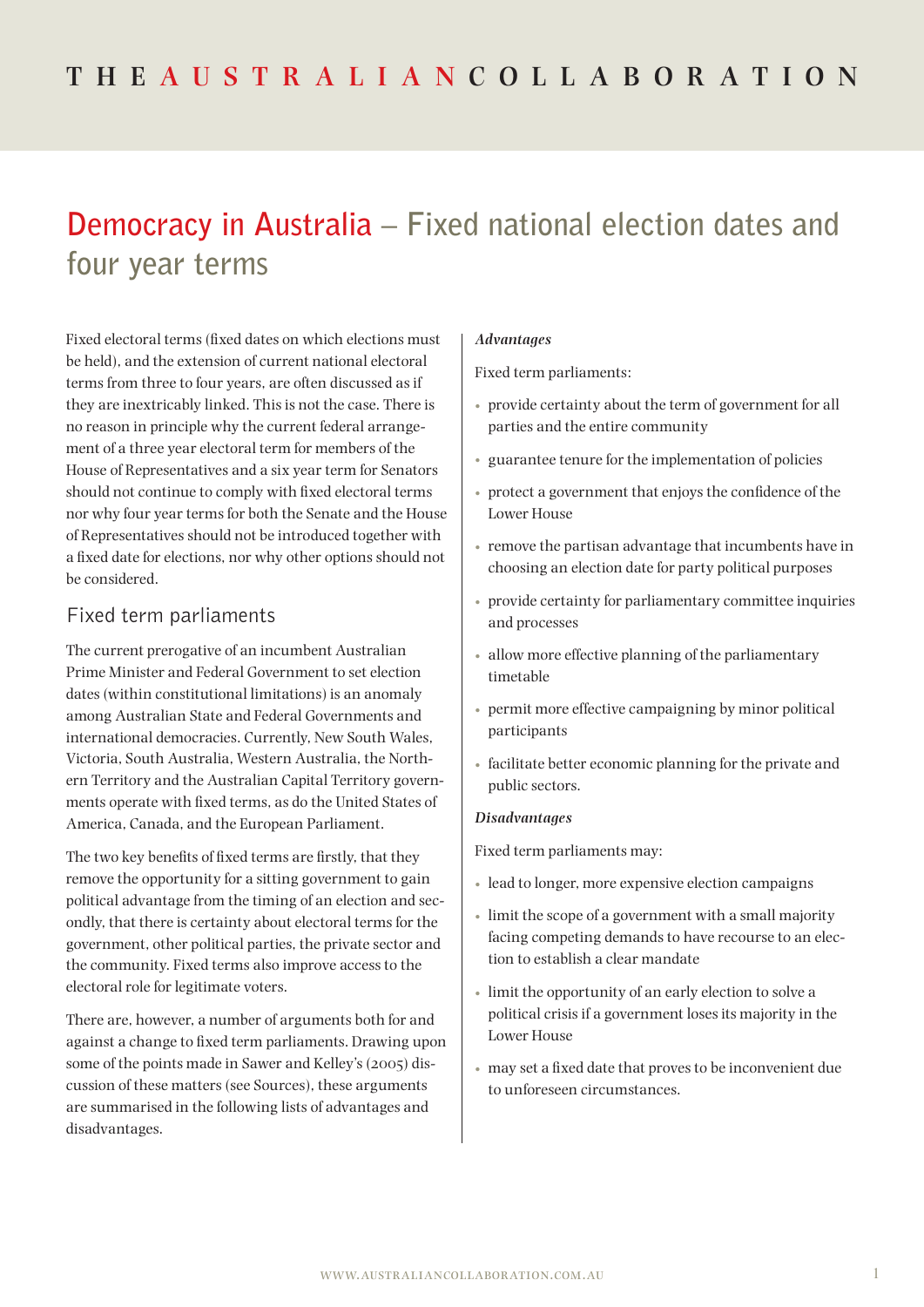## Four year terms

The advantages of fixed term parliaments outweigh the possible disadvantages. Further, fixing four year terms in place may lead to further advantages and/or disadvantages. The key argument for retaining federal three year terms is that they enhance voter participation and thus democracy by their frequency. Four year terms are, however, standard practice in other jurisdictions and enhance good government by allowing greater opportunity for the implementation of government policies. They also reduce the overall time devoted to campaigning. Ways of overcoming any possible disadvantages have been identified, and these are discussed in the following section.

#### *Advantages*

Four year terms:

- facilitate better economic planning for the private and public sectors
- give the government greater scope to concentrate on policy and program delivery without the distraction of imminent elections
- reduce the number and costs of elections
- allow more effective planning of the parliamentary timetable.

## *Disadvantages*

Four year terms:

- may lead to the public enduring a longer period of a government that has lost popular support
- mean voters can determine governments only once every four years rather than every three years
- mean that Senators would only face re-election every eight years (this is if the current arrangement were retained, whereby Senators are elected for two terms while members of the House of Representatives are only elected for one term)
- will not change the promotion and manipulation of candidates in the period before the election
- may prolong instability where the government is reliant on cross benches for support.

#### *Overcoming disadvantages*

The problem related to the terms of office for Senators can easily be dealt with by bringing Senators' terms of office into line with those of Members thereby requiring them to face re-election every four years. The thinking that led the founders of the Australian Constitution to provide a different and longer tenure for Senators no longer has validity. Senate elections could if necessary continue to be staggered, with half the Senate elected at each election.

Some of the other possible disadvantages of four year terms could be dealt with through:

- explicit provision in any new legislation that the Governor General call an election if a government loses its majority in the House of Representatives
- retention of the opportunity for a double dissolution of the Parliament if government bills are defeated twice
- other accompanying accountability reforms (see related recommendations) and new opportunities for citizen engagement.

# Implementation

There are arguments for a change to both fixed term elections and four year electoral terms for the Federal Parliament of Australia. This change would match the practice of Australian States and many other international political jurisdictions. A change to fixed terms alone would be very beneficial and would be the sensible way to begin since such a change could be made by statute without recourse to a referendum.

The change from three year terms to four year terms would be more difficult because it would require a constitutional referendum and, given the great difficulties of constitutional change, bipartisan support would almost certainly be necessary. It is also likely that there would be less support for this change given some recent experience in Australia with unpopular governments and four year terms.